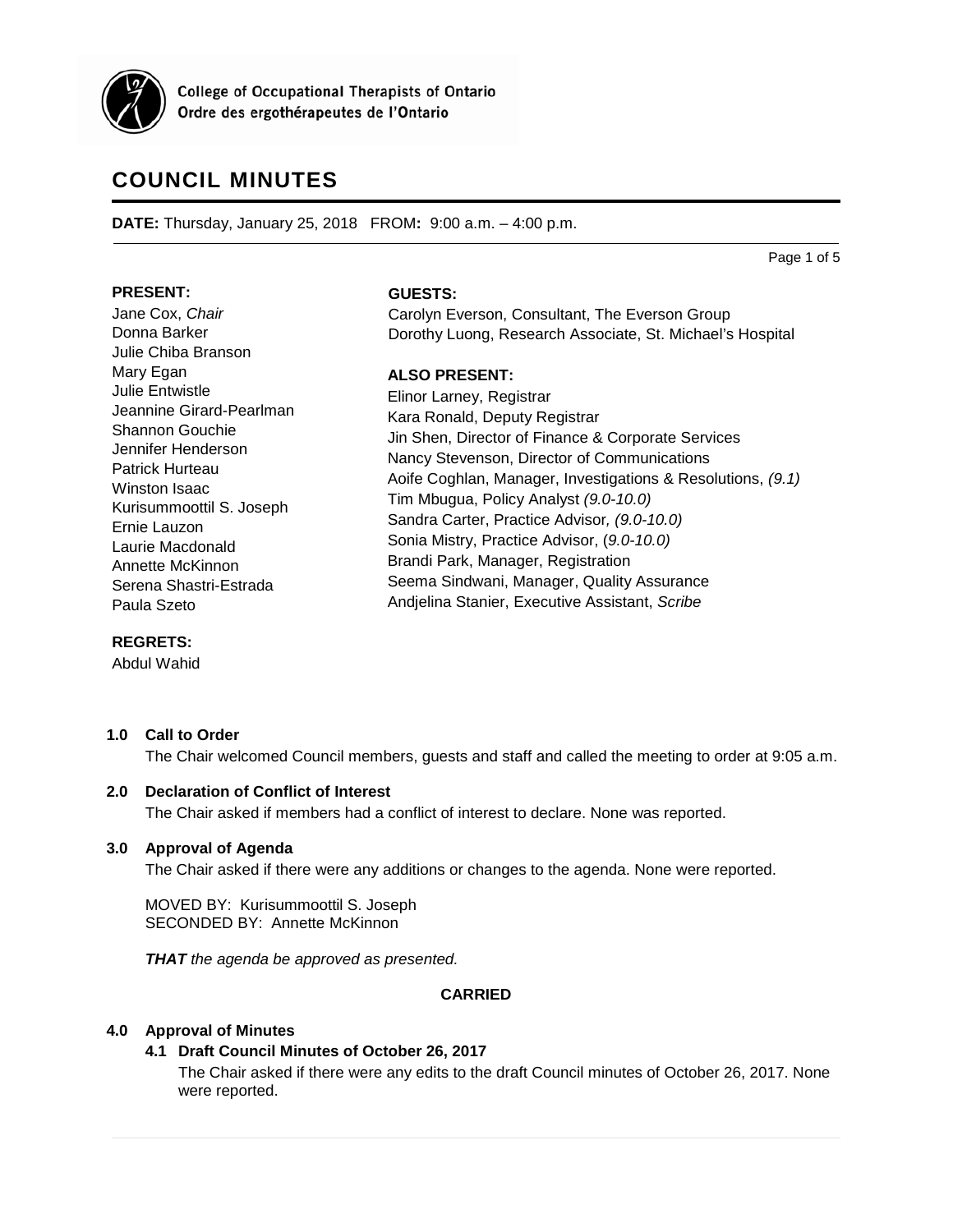MOVED BY: Laurie Macdonald SECONDED BY: Serena Shastri-Estrada

*THAT the draft Council minutes of October 26, 2017 be approved as presented.*

#### **CARRIED**

## **5.0 Registrar's Report**

#### **5.1 Registrar's Report**

Council reviewed the written report and the Registrar responded to questions. A discussion took place on the controlled act of psychotherapy.

#### **5.2 Registrar's Presentation**

The Registrar reported on the outcomes of specific areas of focus related to the 2017-2018 Strategic Plan. Nancy Stevenson presented a series of promotional videos available to view on the College website and YouTube channel.

### **5.3 Priority Performance Report**

Council reviewed and discussed performance data for Q2 (September 1, 2017 – November 30, 2017) of the 2017-2018 fiscal year related to the College's progress towards meeting objectives as outlined in the 2017-2020 Strategic Plan.

MOVED BY: Shannon Gouchie SECONDED BY: Jennifer Henderson

*THAT Council receives the Priority Performance Report for the second quarter as presented.*

# **CARRIED**

## **6.0 Finance**

# **6.1 November (Q2) 2017 Financial Report**

Jin Shen reviewed the report and responded to questions.

MOVED BY: Winston Isaac SECONDED BY: Ernie Lauzon

*THAT Council receives the November 2017 financial report, statement of financial position, and statement of operations, as presented.*

# **CARRIED**

#### **7.0 Council Development**

Carolyn Everson, governance consultant, facilitated a workshop as part of the College Values review process. She provided feedback from the survey and interviews conducted with members of the public, Council and staff in the fall of 2017. Council considered the results and each member provided input. The following Council members volunteered to form a working group, which will meet prior to the March Council meeting, tasked with developing the final updated version of the College Values: Laurie Macdonald, Serena Shastri-Estrada, Mary Egan, Jennifer Henderson, Julie Entwistle, and Annette McKinnon. Additional members include Carolyn Everson, Elinor Larney, Kara Ronald and Nancy Stevenson.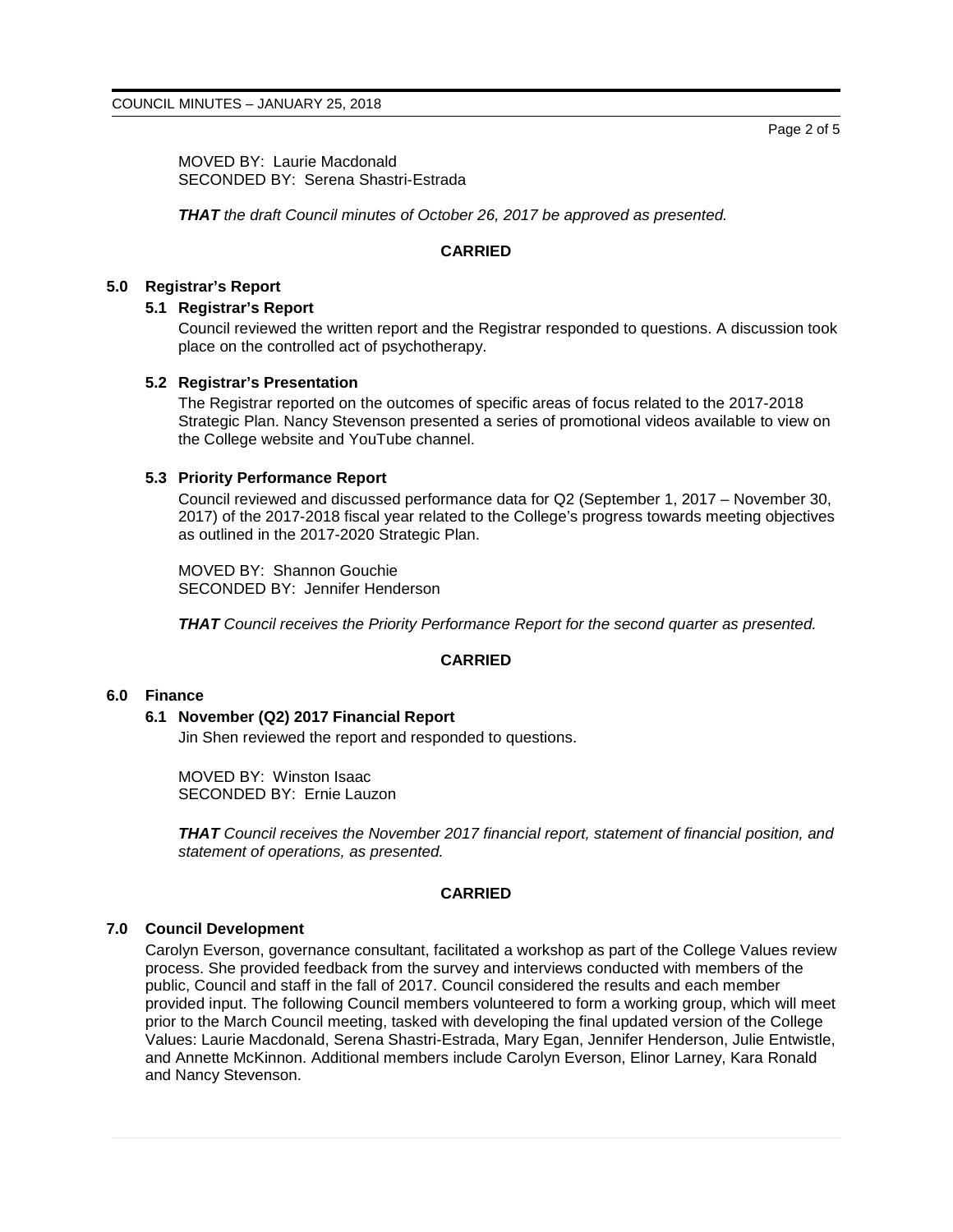# **8.0 Governance**

#### **8.1 Nominations Committee – Terms of Reference Review**

Council reviewed the proposed changes to the terms of reference for the Nominations Committee and made several recommendations.

MOVED BY: Laurie Macdonald SECONDED BY: Julie Chiba Branson

*THAT Council approves the revisions to the Nominations Committee Terms of Reference, including today's changes.*

#### **CARRIED**

# **8.2 Appointment of Nominations Committee**

The Chair stated that the Nominations Committee is composed of at least two Council members who are retiring from Council or not standing for a position, ideally one public and one professional member. Committee terms of reference do, however, allow for the appointment of two public or two professional members. The Chair called for volunteers to form the committee. Mary Egan and Shannon Gouchie put their names forward. The Chair asked if any public members were available. None came forward. Council acknowledged that no public member was available.

**MOVED BY:** Serena Shastri-Estrada **SECONDED BY:** Kurisummoottil S. Joseph.

*THAT Council appoints Mary Egan and Shannon Gouchie to the Nominations Committee.*

# **CARRIED**

**8.3 Council Draft Policy RL12 - Risk Management Policy** Council reviewed the draft Risk Management policy.

**MOVED BY:** Shannon Gouchie **SECONDED BY:** Jeannine Girard-Pearlman

*THAT Council approves the Council Policy – Registrar Limitations 12 (RL12), Risk Management.*

# **CARRIED**

#### **9.0 New Business**

#### **9.1 Bylaw Amendments**

Aoife Coghlan reviewed the proposed amendments with Council and provided the rationale. In addition to minor language changes for consistency, also included are mandatory changes for the bylaws to align with new legislation. The latter will require stakeholder consultation.

MOVED BY: Jeannine Girard-Pearlman SECONDED BY: Ernie Lauzon

*THAT Council approves the proposed bylaw changes, subject to the requirement to circulate those changes which the College must circulate to registrants, prior to final approval.*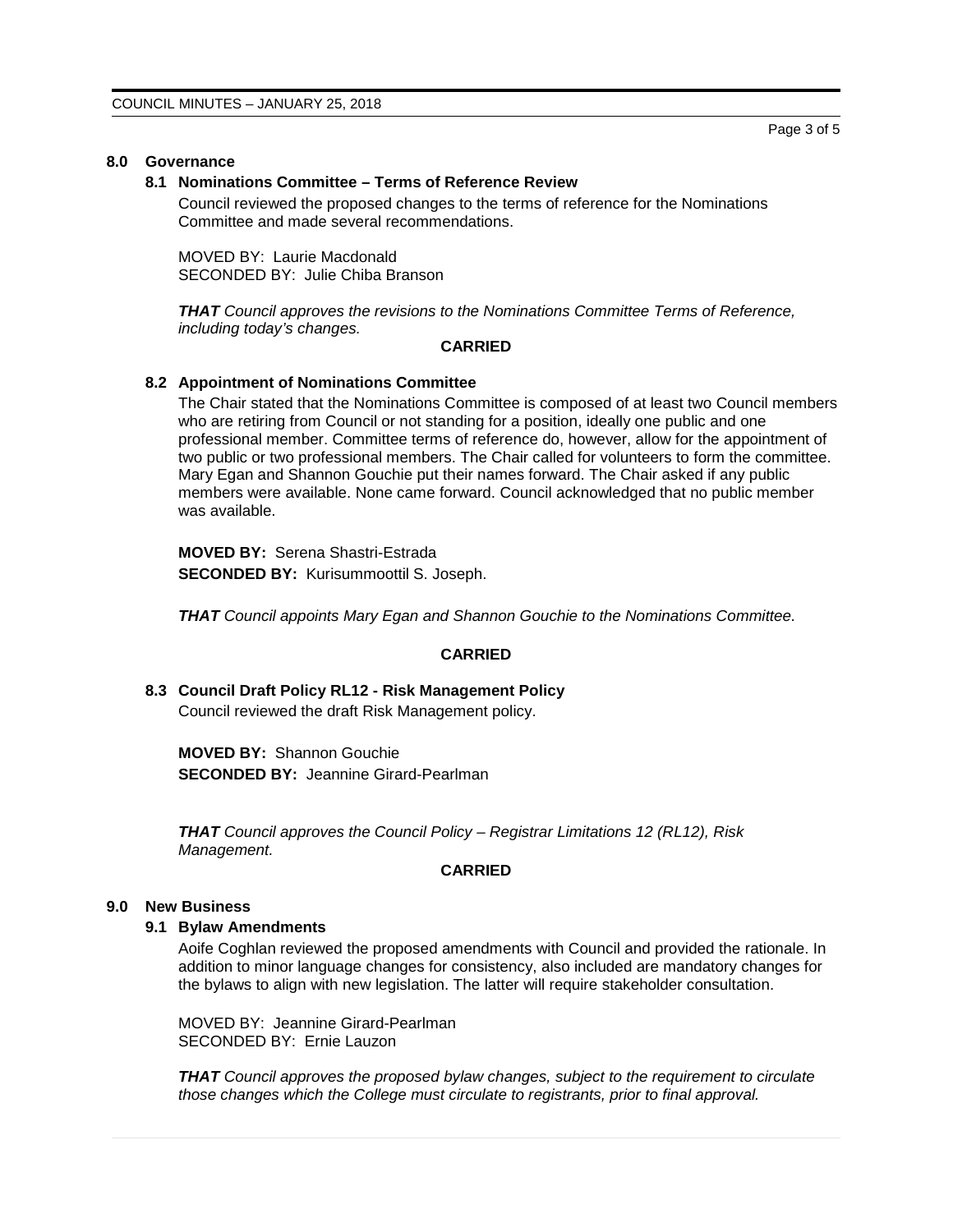Page 4 of 5

#### **CARRIED**

#### **9.2 Revised Standards for the Supervision of Students**

Shannon Gouchie explained this document was originally issued in 2011 and a full review was overdue according to the College's five-year review policy. Significant revisions have been incorporated, but with no implications for policy. Council reviewed the document and provided recommendations. Council was asked to approve the document for stakeholder consultation.

MOVED BY: Shannon Gouchie SECONDED BY: Serena Shastri-Estrada

*THAT Council approves the revised Standards for the Supervision of Students, including today's changes, for stakeholder consultation.*

#### **CARRIED**

#### **9.3 Revised Standards for Psychotherapy**

Shannon Gouchie explained that this document, originally issued in 2010, was overdue for a full review according to the College's five-year review policy, and also necessary in light of the proclamation of the controlled act of psychotherapy. Significant re-drafting, including changes to policy content, were made. Council reviewed the document and provided further recommendations. Council was asked to approve the document for stakeholder consultation.

MOVED BY: Shannon Gouchie SECONDED BY: Laurie Macdonald

*THAT Council approves the revised Standards for Psychotherapy, including today's changes, for stakeholder consultation.*

# **CARRIED**

The Chair expressed her appreciation on behalf of Council to the Practice Issues Subcommittee and staff for their hard work and commitment in completing the review and revision of these standards.

#### **10.0 Roundtable**

Dorothy Luong, Research Associate, Kara Ronald, Deputy Registrar and Seema Sindwani, Manager, Quality Programs, presented on: *Results of the Quality Assurance Competency Review and Evaluation (CRE) Process.*

# **11.0 Committee Reports**

- **11.1 Executive** Report by Jane Cox, Chair
- **11.2 Practice Issues Subcommittee** Report by Shannon Gouchie, Chair
- **11.3 Registration** Report by Serena Shastri-Estrada, Chair
- **11.4 Inquiries, Complaints & Reports** Report by Julie Entwistle, Chair
- **11.5 Discipline**  Report by Paula Szeto, Chair
- **11.6 Fitness to Practise** Report by Kurisummoottil S. Joseph, Chair
- **11.7 Quality Assurance** Report by Laurie Macdonald, Chair
- **11.8 Patient Relations** Report by Julie Chiba Branson, Chair